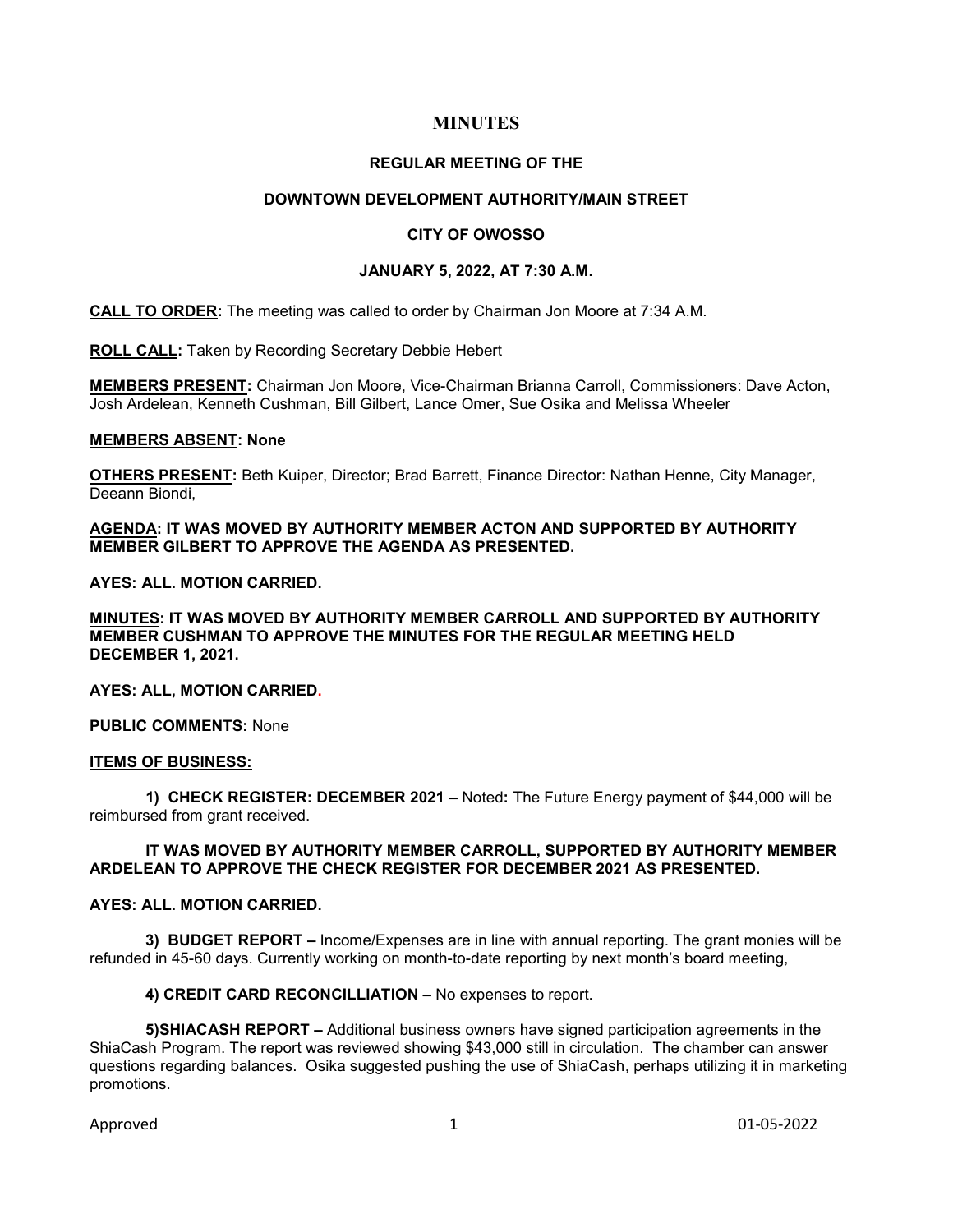**5) EXTEND DEEANN BIONDI'S CONRACT –** The Finance Committee recommends to the board an extension of Deeann Biondi's contract for 10 hours per month at \$50 per hour thru June 30, 2022. It is noted that Deeann serves as a volunteer on the Finance Committee. Appreciation was extended to Deeann for her community service.

### **IT WAS MOVED BY AUTHORITY MEMBER GILBERT, SUPPORTED BY AUTHORITY MEMBER CUSHMAN TO APPOVE THE EXTENSION OF BIONDI'S CONTRACT THRU JUNE 30, 2022.**

### **AYES: ALL. MOTION CARRIED.**

**6) 2020/2021 AUDIT APPROVAL –** Brad Barrett, Finance Director presented a copy of the audit to the board members. Highlights from the report were presented. Brad noted that the auditor provided a clean opinion, unmodified opinion. He recommended to the board to receive, file and approve the auditors report.

# **IT WAS MOVED BY AUTHORITY MEMBER OSIKA, SUPPORTED BY AUTHORITY MEMBER OMER TO WRITE OFF THE 2006 CAPITOL BOWL REMITTANCE IN THE AMOUNT OF \$60,000.**

#### **AYES: ALL. MOTION CARRIED.**

**7) CAPITAL BOWL/TRECHA ENTERPRISES REMITTANCE –** Auditor made recommendations to write off an old asset from 2006 deriving from reimbursement on a Brownfield Plan deemed unrealistic and likelihood of payment was slim. The Brownfield plan expires 4/21/2022. No further capture of funds is possible. The company is no longer in existence. This effects balance sheet not cash balance.

### **IT WAS MOVED BY AUTHORITY MEMBER OMER, SUPPORTED BY AUTHORITY MEMBER OMER TO WRITE OFF A LOAN TO CAPITAL BOWL/TRECHA ENTERPRISES FINANCED BY THE DDA IN THE AMOUNT OF \$60,000 ASSOCIATED WITH INFRASTRUCTURE IMPROVEMENTS MADE AT 219 WASHINGTON STREET IN 2006-2007.**

#### **AYES: ALL. MOTION CARRIED.**

**8) DOWNTOWN SECURITY CAMERAS –** Surveillance of wired security cameras will be moved from DayStarr in house to Public Safety. Installation of cameras and IT Development will be done my Mike Cross, LJ Ink,Inc. Wired cameras are the preferred method of surveillance with better video quality and reliability.

### **IT WAS MOVED BY AUTHORITY MEMBER CARROLL, SUPPORTED BY AUTHORITY MEMBER ARDELEAN TO MOVE FORWARD WITH 6 ADDITONAL SECUIRTY CAMERAS WITH LJ INK, Inc.**

### **AYES: ALL. MOTION CARRIED**

**9) FOOD TRUCK ORDINANCE –** Food trucks have approached the City of Owosso to establish something like Little Fleet in Traverse City. The city has created a draft ordinance and has requested the board to review and make recommendations for changes and locations of food trucks. Discussion centered around competition to existing brick and mortar restaurants. Concerns were raised regarding negative impact.

A Special Meeting of the Owosso Mainstreet/DDA will be posted for Friday, January 7, 2022, 11:00 a.m. at Books and Beans, 108 N Washington to discuss the Food Truck Ordinance.

.